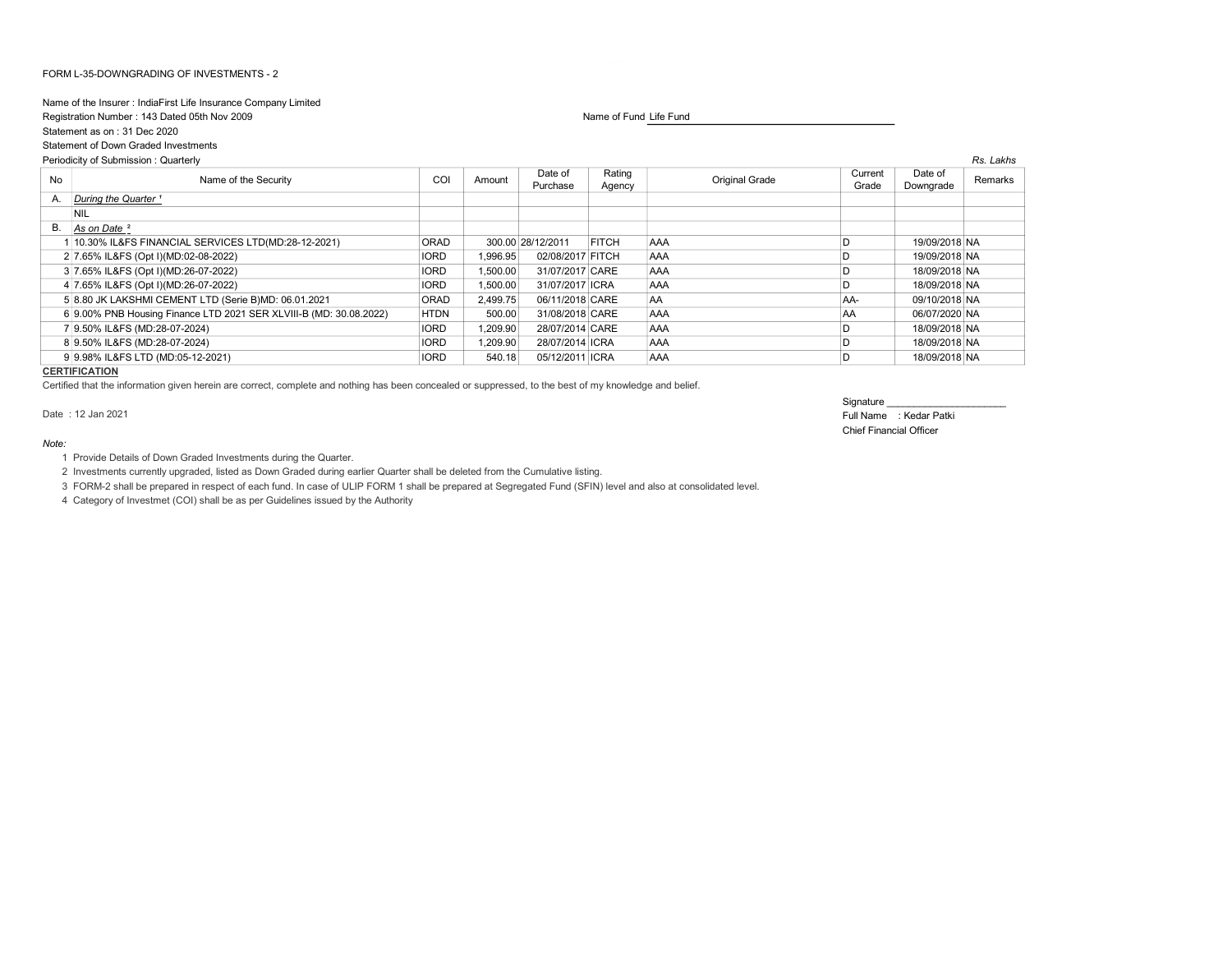## FORM L-35-DOWNGRADING OF INVESTMENTS - 2

## Name of the Insurer : IndiaFirst Life Insurance Company Limited

Statement as on : 31 Dec 2020

Statement of Down Graded Investments

## Registration Number : 143 Dated 05th Nov 2009 Name of Fund Unit Linked Fund Unit Linked Fund Unit Linked Fund

| Periodicity of Submission: Quarterly |                                                                      |             |          |                     |                  |                | Rs. Lakhs        |                      |         |
|--------------------------------------|----------------------------------------------------------------------|-------------|----------|---------------------|------------------|----------------|------------------|----------------------|---------|
| No                                   | Name of the Security                                                 | COI         | Amount   | Date of<br>Purchase | Rating<br>Agency | Original Grade | Current<br>Grade | Date of<br>Downgrade | Remarks |
| A.                                   | During the Quarter <sup>1</sup>                                      |             |          |                     |                  |                |                  |                      |         |
|                                      | 8.07 Energy Efficiency Services Ltd. (Sr 1 St B) (MD : 20.09.2021)   | <b>ORAD</b> | 511.45   | 18-Jul-17 ICRA      |                  | AA             | A+               | 27-Oct-20 NA         |         |
|                                      | 2 8.07 Energy Efficiency Services Ltd. (Sr 1 St C) (MD : 20.09.2023) | <b>ORAD</b> | 1,057.25 | 18-Jul-17 ICRA      |                  | <b>AA</b>      | A+               | 27-Oct-20 NA         |         |
|                                      | 3 8.25% IDFC FIRST BANK LIMITED (MD: 14.07.2022)                     | <b>ECOS</b> | 1,050.17 | 14-Jul-17 CARE      |                  | AA+            | <b>AA</b>        | 13-Oct-20 NA         |         |
|                                      | B. As on Date <sup>2</sup>                                           |             |          |                     |                  |                |                  |                      |         |
|                                      | 10.30% IL&FS FINANCIAL SERVICES LTD(MD:28-12-2021)                   | ORAD        | 525.00   | 28-Dec-11 FITCH     |                  | <b>AAA</b>     | D                | 19-Sep-18 NA         |         |
|                                      | 2 7.65% IL&FS (Opt I)(MD:02-08-2022)                                 | <b>IORD</b> | 1,125.00 | 27-Oct-17 FITCH     |                  | AAA            |                  | 19-Sep-18 NA         |         |
|                                      | 3 8.07 Energy Efficiency Services Ltd.(Sr 1 St B)( MD :20.09.2021)   | <b>ORAD</b> | 511.45   | 18-Jul-17 ICRA      |                  | AA             | $A+$             | 27-Oct-20 NA         |         |
|                                      | 4 8.07 Energy Efficiency Services Ltd. (Sr 1 St C) (MD : 20.09.2023) | ORAD        | 1,057.25 | 18-Jul-17 ICRA      |                  | AA             | A+               | 27-Oct-20 NA         |         |
|                                      | 5 8.25% IDFC FIRST BANK LIMITED (MD: 14.07.2022)                     | ECOS        | 1,050.17 | 14-Jul-17 CARE      |                  | AA+            | <b>AA</b>        | 13-Oct-20 NA         |         |
|                                      | 6 8.80 JK LAKSHMI CEMENT LTD (Serie B)MD: 06.01.2021                 | ORAD        | 4,002.65 | 25-Sep-17 CARE      |                  | <b>AA</b>      | AA-              | 09-Oct-18 NA         |         |
|                                      | 7 8.90% IL&FS(Opt III) (MD:15-03-2021)                               | <b>IORD</b> | 750.00   | 15-Mar-16 FITCH     |                  | AAA            |                  | 19-Sep-18 NA         |         |
|                                      | 8 9.50% IL&FS (MD:28-07-2024)                                        | <b>IORD</b> | 975.00   | 28-Jul-14 CARE      |                  | <b>AAA</b>     |                  | 18-Sep-18 NA         |         |
|                                      | 9 9.50% IL&FS (MD:28-07-2024)                                        | <b>IORD</b> | 975.00   | 28-Jul-14 ICRA      |                  | <b>AAA</b>     |                  | 18-Sep-18 NA         |         |
|                                      | 10 9.98% IL&FS LTD (MD:05-12-2021)                                   | <b>IORD</b> | 195.00   | 05-Dec-11 ICRA      |                  | AAA            |                  | 18-Sep-18 NA         |         |

### **CERTIFICATION**

Certified that the information given herein are correct, complete and nothing has been concealed or suppressed, to the best of my knowledge and belief.

Note:

Signature \_ Date : 12 Jan 2021 Full Name : Kedar Patki Chief Financial Officer

1 Provide Details of Down Graded Investments during the Quarter.

2 Investments currently upgraded, listed as Down Graded during earlier Quarter shall be deleted from the Cumulative listing.

3 FORM-2 shall be prepared in respect of each fund. In case of ULIP FORM 1 shall be prepared at Segregated Fund (SFIN) level and also at consolidated level.

4 Category of Investmet (COI) shall be as per Guidelines issued by the Authority